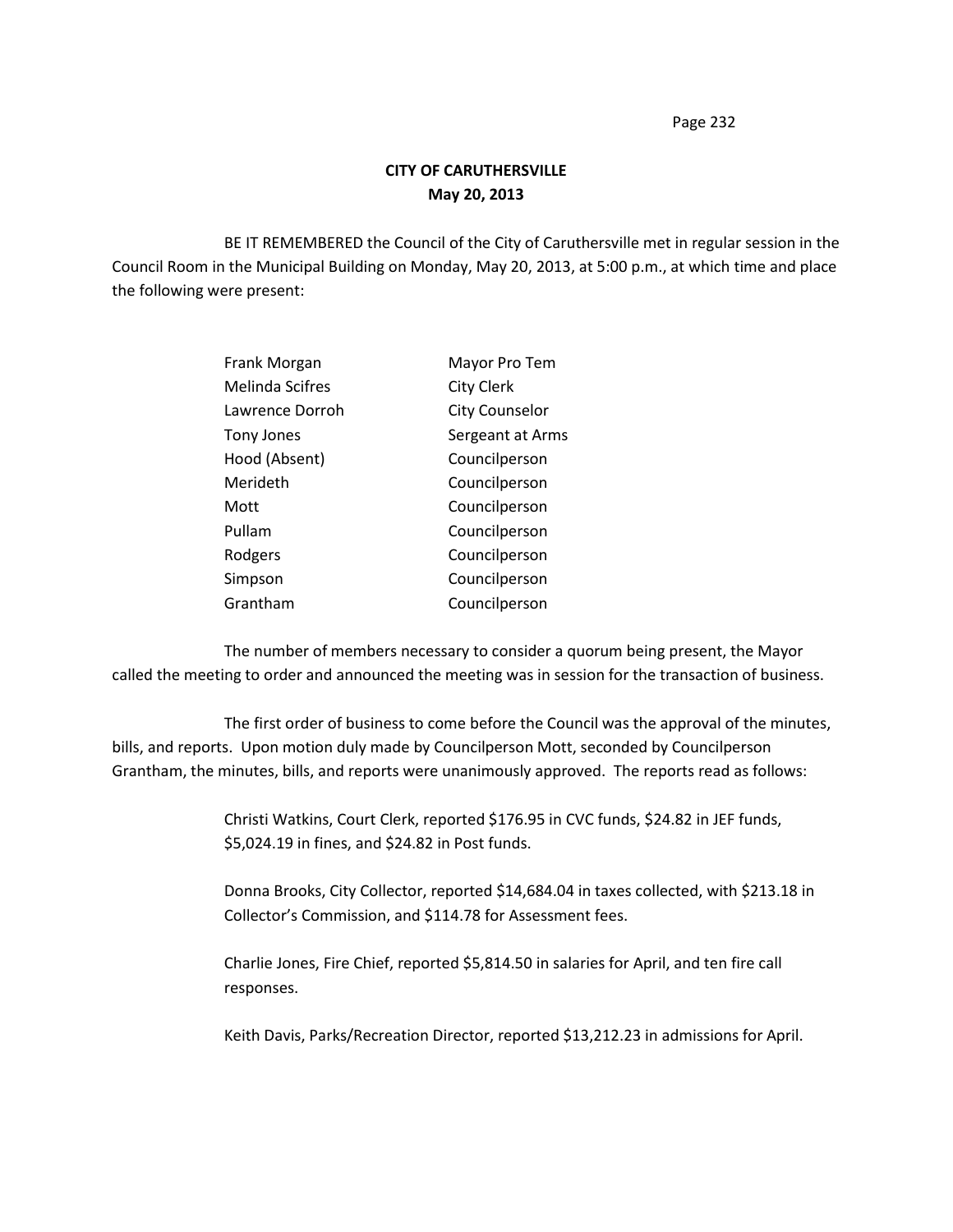Melinda Scifres, City Clerk, reported securities pledged at the banks for deposits of the City as follows: First State Bank - \$3,525,000; Focus Bank - \$2,021,899.47; Bank Star - \$583,400.

Paul Shaw, Water/Wastewater Manager, reported the following for April:

| Water        | \$64,225.86  | Customers | <b>Water-2395</b> |
|--------------|--------------|-----------|-------------------|
| Sewer        | 17,034.47    |           | Sewer-2318        |
| Garbage      | 34,486.10    |           |                   |
| Meter Ser.   | 798.56       |           |                   |
| Mo. Spray    | 566.28       |           |                   |
| Sewer Bond   | 10,742.01    |           |                   |
| Bond Serv.   | 541.00       |           |                   |
| <b>TOTAL</b> | \$125,394.28 |           |                   |

Counselor Dorroh then reported that Municipal Judge Bill Collins has requested a long term leave of absence without pay. Mike Hazel has been serving as Municipal Judge during Judge Collins illness, and will continue during this period. After discussion, Councilperson Merideth motioned to approve the request from Judge Collins, with Councilperson Grantham seconding, and motion carried.

Police Chief Tony Jones then appeared before the Council to request the replacement of a 2008 Crown Victoria Police car. A 2013 Tahoe could be purchased on the State bid for \$28,300 to replace the Crown Victoria. Equipment for the Tahoe would be purchased, also. Funds for the items would be taken from the Asset Forfeiture Fund. Councilperson Rodgers motioned to approve the purchase of the Tahoe and equipment with the Asset Forfeiture funds, with Councilperson Mott seconding, and motion carried.

Police Chief Jones reported the officers that had been appointed to the DWI task force from the region held a DWI check point on Hwy 84. The event had been advertised, and 296 vehicles were stopped during this period. There was one DWI ticket written, and various others were cited for no driver's license. The next checkpoint will be held elsewhere.

Fire Chief Charlie Jones then reported that within the last two weeks, one extrication had been done, and one fire alarm was answered. Currently there are over 300 people eligible for the fire district, and only 75 have opted to pay the fees. Chief Jones recommended putting the availability of the fire district fees on the radio and newspaper.

Paul Shaw, Water/Wastewater Manager, then requested the Council approve the advertisement of a forklift and trailer for the water plant to move the drums of chemicals. There are adequate funds in the chemical line of the budget in the Water Fund to purchase the equipment. After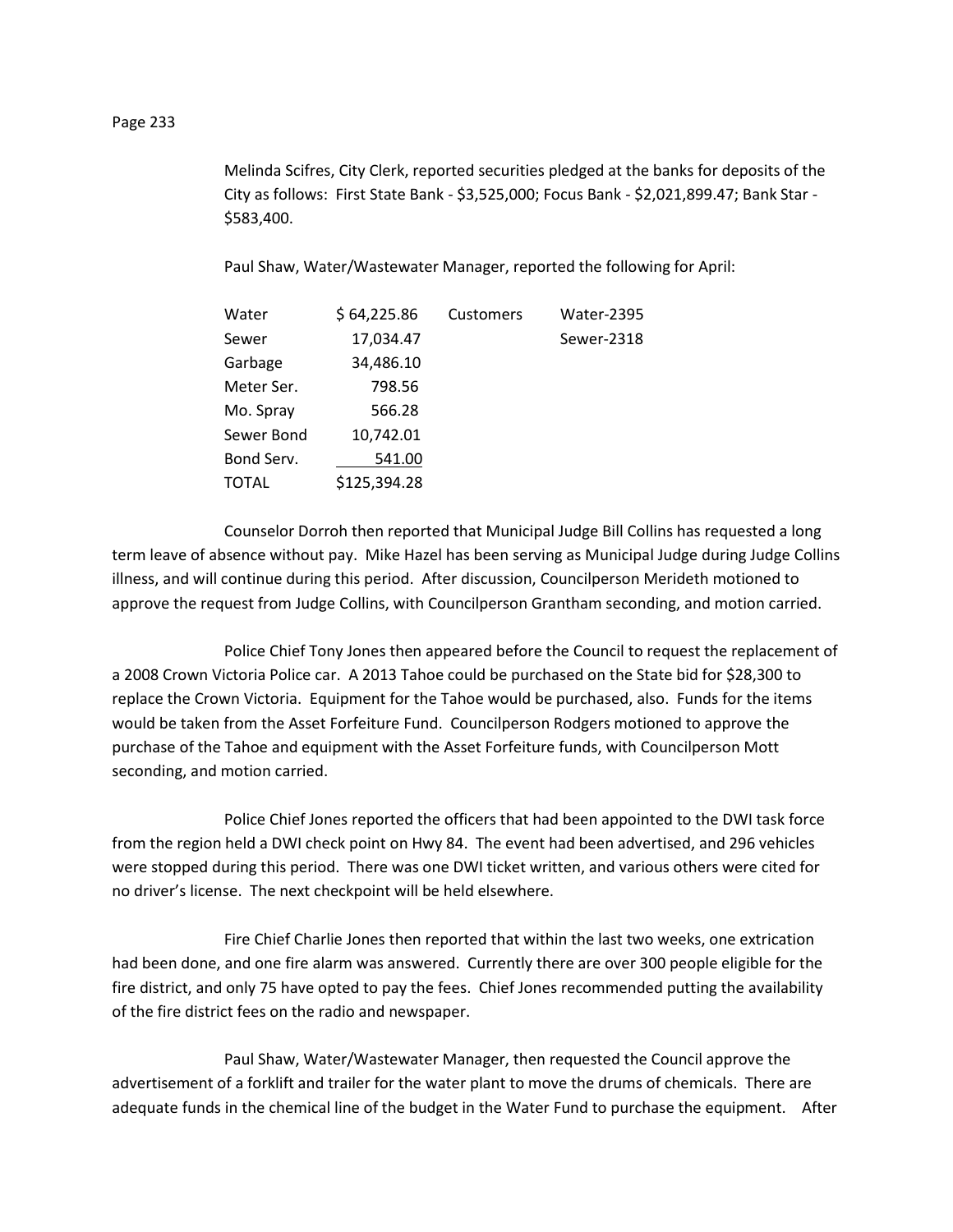## Page 234

discussion, Councilperson Mott motioned to approve the advertising for a forklift and trailer. Councilperson Grantham seconded the motion, and was carried unanimously.

Mr. Shaw then reported the contractor has started on the Grand Avenue water line. Also, the software for the new meters is in, and training will be held on that soon.

Councilperson Rodgers then asked if the water lines on  $11<sup>th</sup>$  and Franklin have been installed. Mr. Rushing reported he plans on completing the installation of water lines on Wednesday.

Mr. Rushing then explained the roof at the Armory is finished, and now new floor tiles and ceiling tiles need to be installed. He reported he has sold three building permits, and written several letters regarding tall grass. Councilperson Simpson then asked the status of the house at 505 Carleton. Mr. Rushing is waiting for the deed to be singed and returned to him.

Mr. Rushing then explained that the paving of  $2^{nd}$  Street would need to be designed by an engineer. The Corps of Engineers and the Levee District will require certain permits because it is adjacent to the seawall. The Council agreed that engineering would need to be designed for all street paving.

Mr. Rushing then reported the City would need to approve funding the project for ADA accessibility at the Exchange Building in the amount of \$100,000. This would make the building ADA compliant for the use as a museum. The City has received a Community Development Block Grant (CDBG) for this purpose. The casino has agreed to fund \$50,000 of the City's portion, and the City could budget the remaining \$50,000 from the Community Revitalization Fund. After discussion, Councilperson Merideth motioned to approve funding in the amount of \$100,000 for the grant from Community Revitalization, with Councilperson Grantham seconding, and motion carried unanimously.

Charles Cain then appeared before the Council regarding the City's method of mosquito spraying. He reported Hayti is going to do the aerial spraying, and asked if this was more effective. Mayor Pro Tem Morgan reported the City has not had success with the aerial spraying; it has not been effective. Mr. Rushing stated the cost of aerial was too great to consider.

Karen Hartung then appeared before the Council and thanked them for their service. Change affects everyone in the City, and you represent all the people in the community.

Counselor Dorroh then reported the Council had two options of voting once nominations for Mayor had been done. The City ordinance and the state law grant the Council the ability to fill the vacancy for Mayor through ballot or roll call. The Council could vote by ballot for your choice of candidate, and the City Clerk would count the ballots. Filling the vacancy would take a majority of the Council Vote. Councilperson Simpson stated that the Council should wait until all the